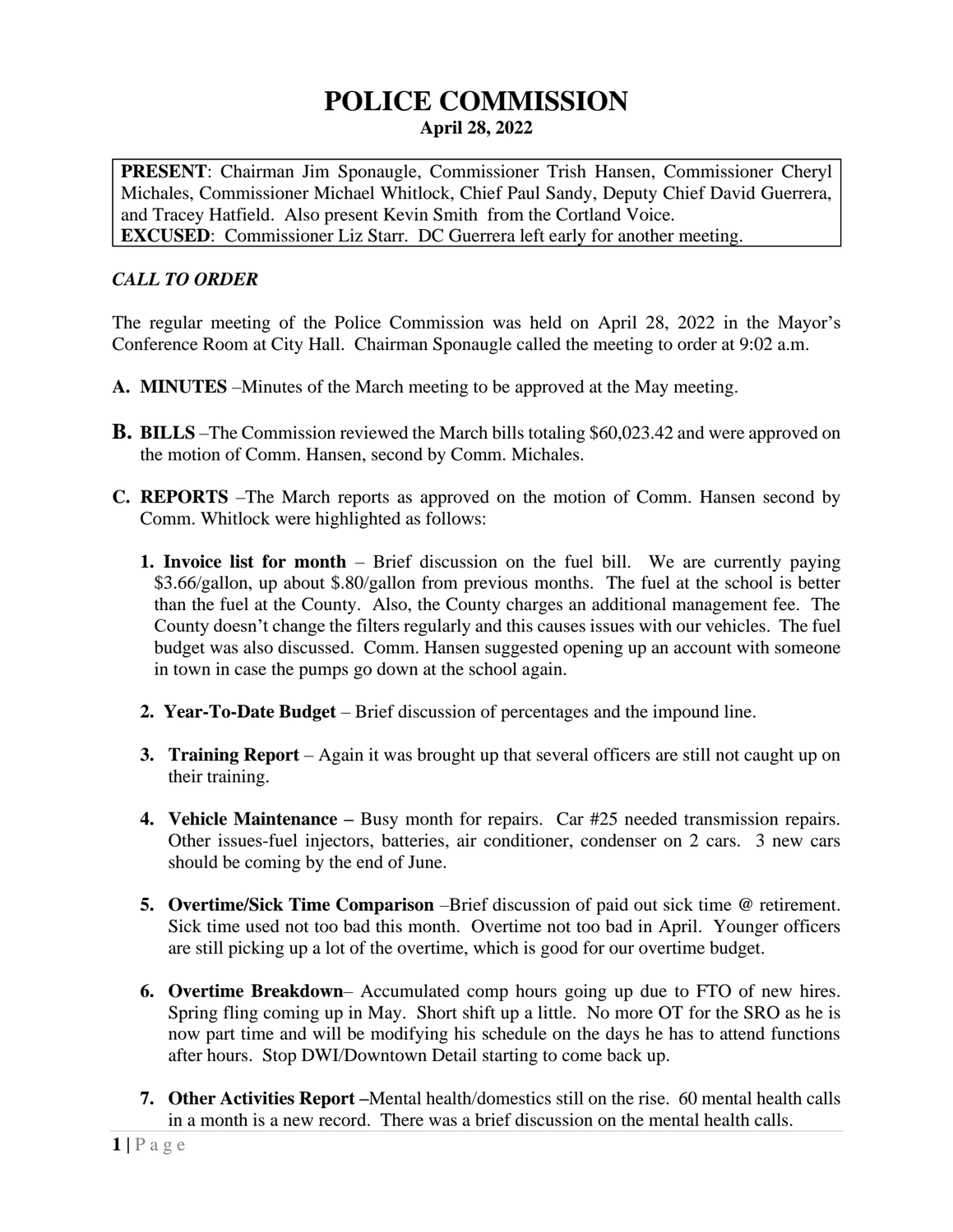- **8. SPCA Report** –High numbers again. Chief has been getting woodchuck calls. The Mayor was going to budget funds to contract with a trapper.
- **9. Detective Bureau Cases**  Nothing notable to discuss.
- **10. Officers Injury Report** Nothing to report.
- **11. Officers Activities Report –** Brief discussion on DWI patrol and parking tickets written.
- **12. Parking Ticket Report --** Numbers going back up to what they were in the past.
- **13. Bike Patrol Report** –Nothing to report.
- **14. Arrest Breakdown –** TC3 arrests still at 0.

## *OLD BUSINESS*

- **A. NEW K9-** Still pushing for a new K9. Municipal donations are down. McGruff funds for 2021 will all be going to the K9 fund. There will be a Chicken BBQ fundraiser at Andersen's on May 21. The goal is to raise \$20,000-\$25,000. Explosive dogs are less expensive, and their training is shorter. There is also money available from the Federal government to help pay for their upkeep. We also need a new drug K9 which is more expensive, but will be utilized more.
- **B. SRO MOU-** Has been signed. SRO Reyngoudt was sworn in on April 5<sup>th</sup> and Part-time SRO. We're still working out the bugs.
- **C. KNAPP-RETIREMENT** Nothing new, still waiting.
- **D. RECRUIT UPDATE** All five doing well in the Academy. We lost the sixth recruit at the Academy. Three will be back at the end of May to start their three months of FTO. We have 4 spots held for the Southern Tier Academy starting in August.
- **E. NEW CIVIL SERVICE TEST-**32 took the test; some in Onondaga County. Only 9 passed the first round of the PT Exam. 4 more passed the makeup PT Exam. 18-20 total passed the PT portion of the Civil Service Exam. Waiting on results of the written portion. We need to hire 4-5 and the County needs 2-3.

## *NEW BUSINESS*

## **A. TRAINING** –

- Two officers are now certified in child safety seat installation. Lt. Cute is applying for a Car Seat Grant. Car Seat Events are being scheduled.
- Two investigators went to Background Investigation School.
- We have one officer is going for DRE.
- One officer is going for Fire Investigator Training.
- One officer going through EMT training.